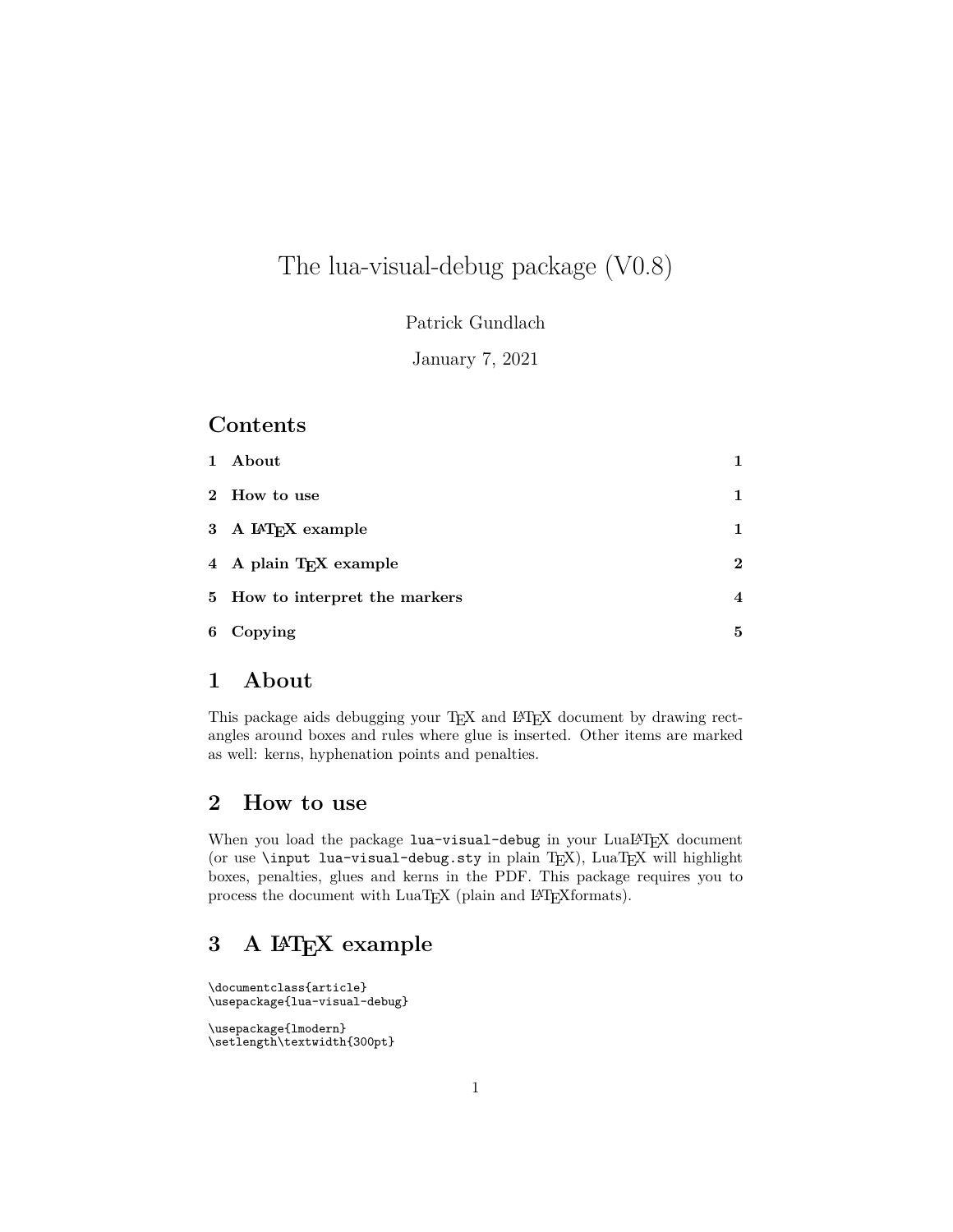\setlength\textheight{10cm}

\begin{document}

\section{A short story}

A wonderful serenity has taken possession of my entire soul, like these sweet mornings of spring which I enjoy with my whole heart. I am alone, and feel the charm of existence in this spot, which was created for the bliss of souls like mine. I am so happy, my dear friend, so absorbed in the exquisite sense of mere tranquil existence, that I neglect my talents\**footnote**{A very special *,*→ note for you}.

\begin{itemize} \**item** one \**item** two \**item** three \**end**{itemize}

\**bgroup**\fontsize{30}{34}\selectfont \**centerline**{\**TeX**} \**egroup**

\**vbox**{\**strut** Hello}\**kern** .5cm\**vbox**{\**strut** World}

\[ \**int**\_e^x=mc^2 \]

\**end**{document}

yields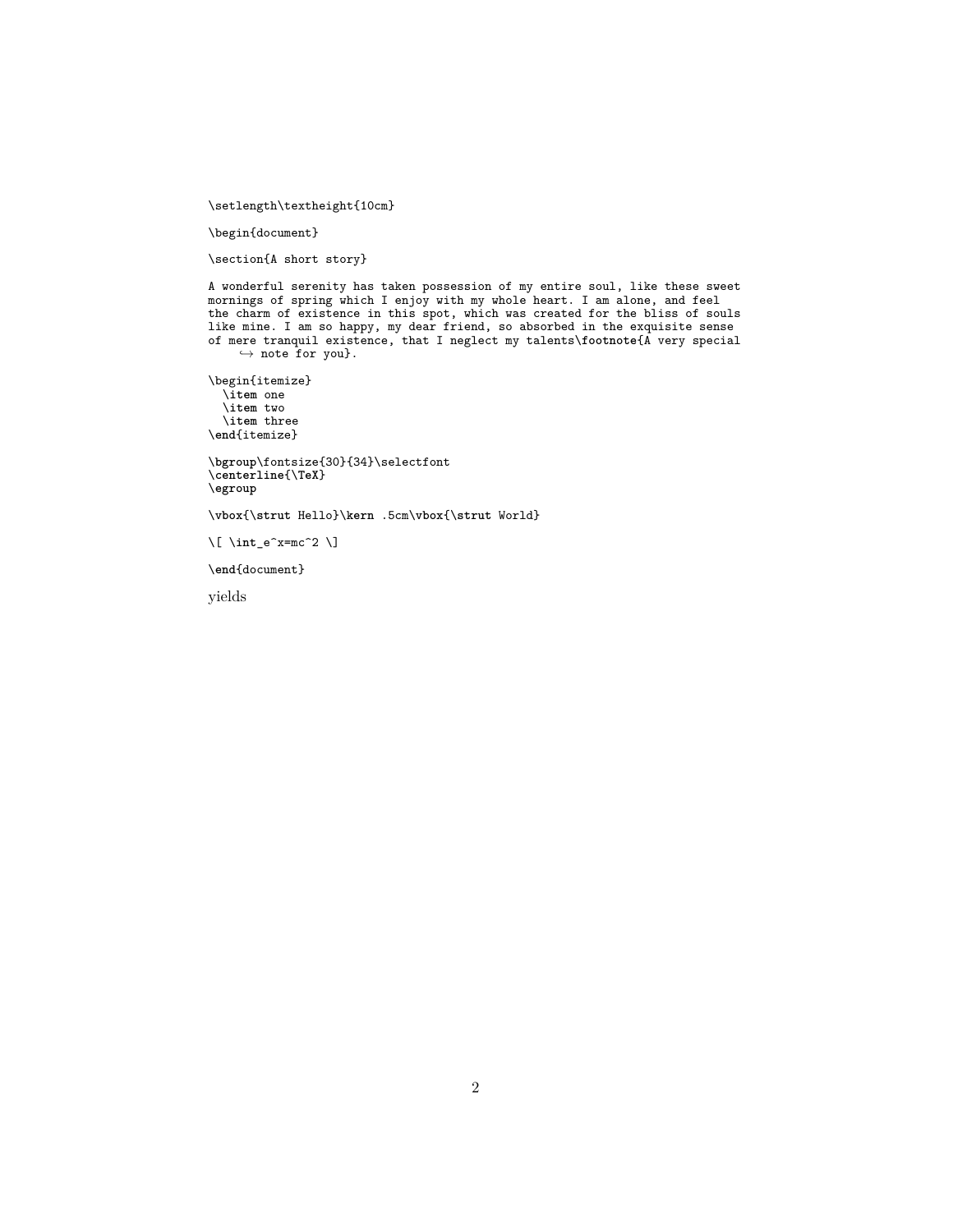| $\Box A$ short_story.<br>A_wonderful_serenity_has_taken_possession_of_my_entire_soul,_like_these<br>sweet_mornings_of_spring_which_L_enjoy_with_my_whole_heart._L_am<br>alone, and feel the charm of existence in this spot, which was created<br>for_the_bliss_of_souls_like_mine._I_am_so_happy,_my_dear_friend,_so<br>absorbed_in_the_exquisite_sense_of_mere_tranquil_existence,_that_<br>neglect_my_talents<br>$\bullet$ one.<br>$\bullet$ $\text{Lwo}$<br>$\bullet$ three<br>Hello.<br>World.<br>$l = mc^2$<br>$\mathbb{F}$ A very special note for you. |  |
|----------------------------------------------------------------------------------------------------------------------------------------------------------------------------------------------------------------------------------------------------------------------------------------------------------------------------------------------------------------------------------------------------------------------------------------------------------------------------------------------------------------------------------------------------------------|--|
|                                                                                                                                                                                                                                                                                                                                                                                                                                                                                                                                                                |  |
|                                                                                                                                                                                                                                                                                                                                                                                                                                                                                                                                                                |  |
|                                                                                                                                                                                                                                                                                                                                                                                                                                                                                                                                                                |  |
|                                                                                                                                                                                                                                                                                                                                                                                                                                                                                                                                                                |  |
|                                                                                                                                                                                                                                                                                                                                                                                                                                                                                                                                                                |  |
|                                                                                                                                                                                                                                                                                                                                                                                                                                                                                                                                                                |  |
|                                                                                                                                                                                                                                                                                                                                                                                                                                                                                                                                                                |  |
|                                                                                                                                                                                                                                                                                                                                                                                                                                                                                                                                                                |  |
|                                                                                                                                                                                                                                                                                                                                                                                                                                                                                                                                                                |  |
|                                                                                                                                                                                                                                                                                                                                                                                                                                                                                                                                                                |  |
|                                                                                                                                                                                                                                                                                                                                                                                                                                                                                                                                                                |  |
|                                                                                                                                                                                                                                                                                                                                                                                                                                                                                                                                                                |  |
|                                                                                                                                                                                                                                                                                                                                                                                                                                                                                                                                                                |  |
|                                                                                                                                                                                                                                                                                                                                                                                                                                                                                                                                                                |  |
|                                                                                                                                                                                                                                                                                                                                                                                                                                                                                                                                                                |  |
|                                                                                                                                                                                                                                                                                                                                                                                                                                                                                                                                                                |  |
|                                                                                                                                                                                                                                                                                                                                                                                                                                                                                                                                                                |  |
|                                                                                                                                                                                                                                                                                                                                                                                                                                                                                                                                                                |  |
|                                                                                                                                                                                                                                                                                                                                                                                                                                                                                                                                                                |  |
|                                                                                                                                                                                                                                                                                                                                                                                                                                                                                                                                                                |  |

## **4 A plain TEX example**

\**input** lua-visual-debug.sty

\**hsize** 3in \**vsize** 3in \**centerline**{A centered line with \**TeX**}

\**vskip** .5in

 $\begin{array}{c} \hline \end{array}$ 

A wonderful serenity has taken possession of my entire soul, like these sweet mornings of spring which I enjoy with my whole heart. I am alone, and feel the charm of existence in this spot, which was created for the bliss of souls like mine. I am so happy, my dear friend, so absorbed in the exquisite sense of mere tranquil existence, that I neglect my talents.

\$\$\**int**\_e^x=mc^2\$\$

\**bye**

yields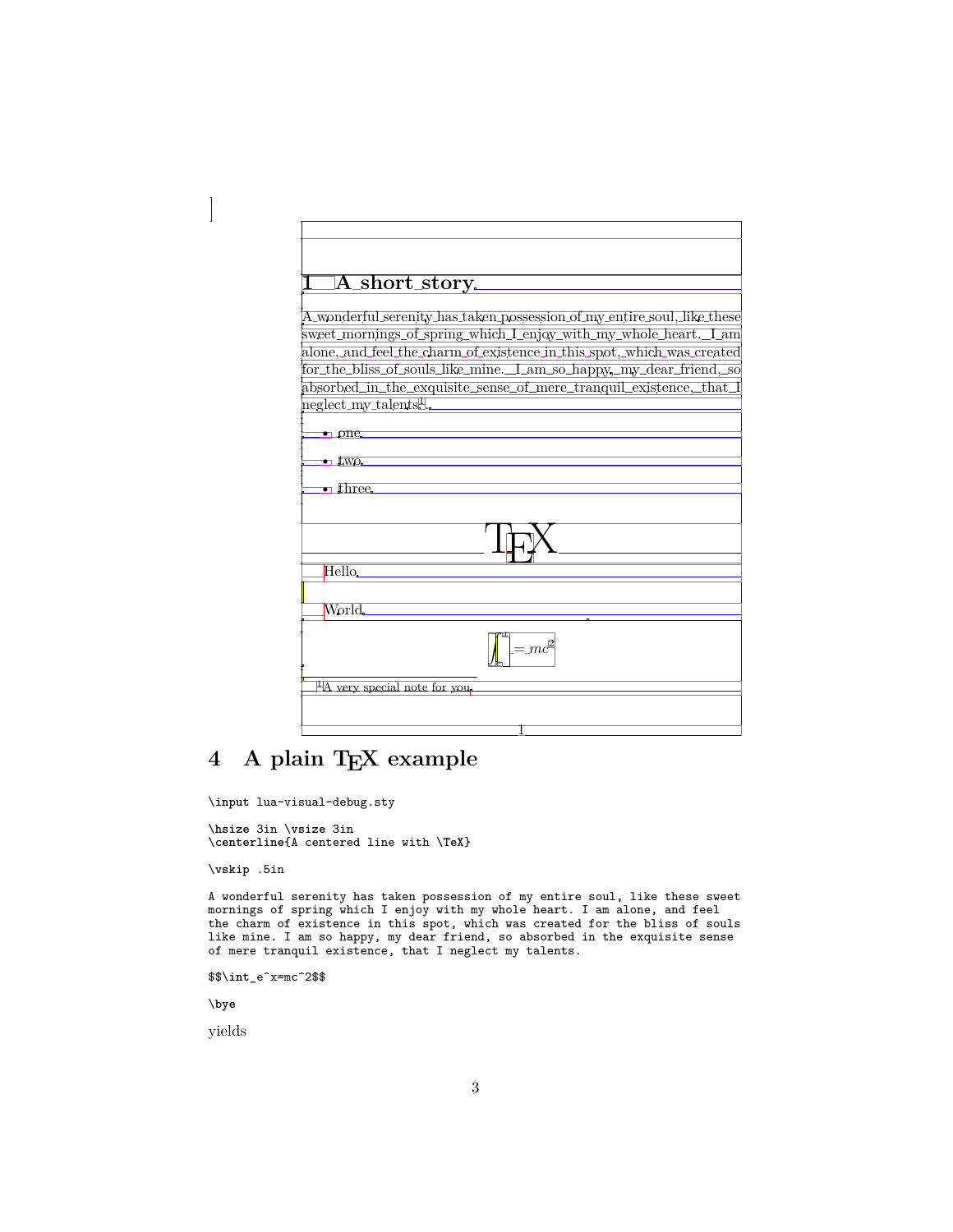

## **5 How to interpret the markers**



1. A vertical glue. Beginning and end are marked with a small tick. At the mark 1, two vertical glues are connected.

2. A horizontal glue.